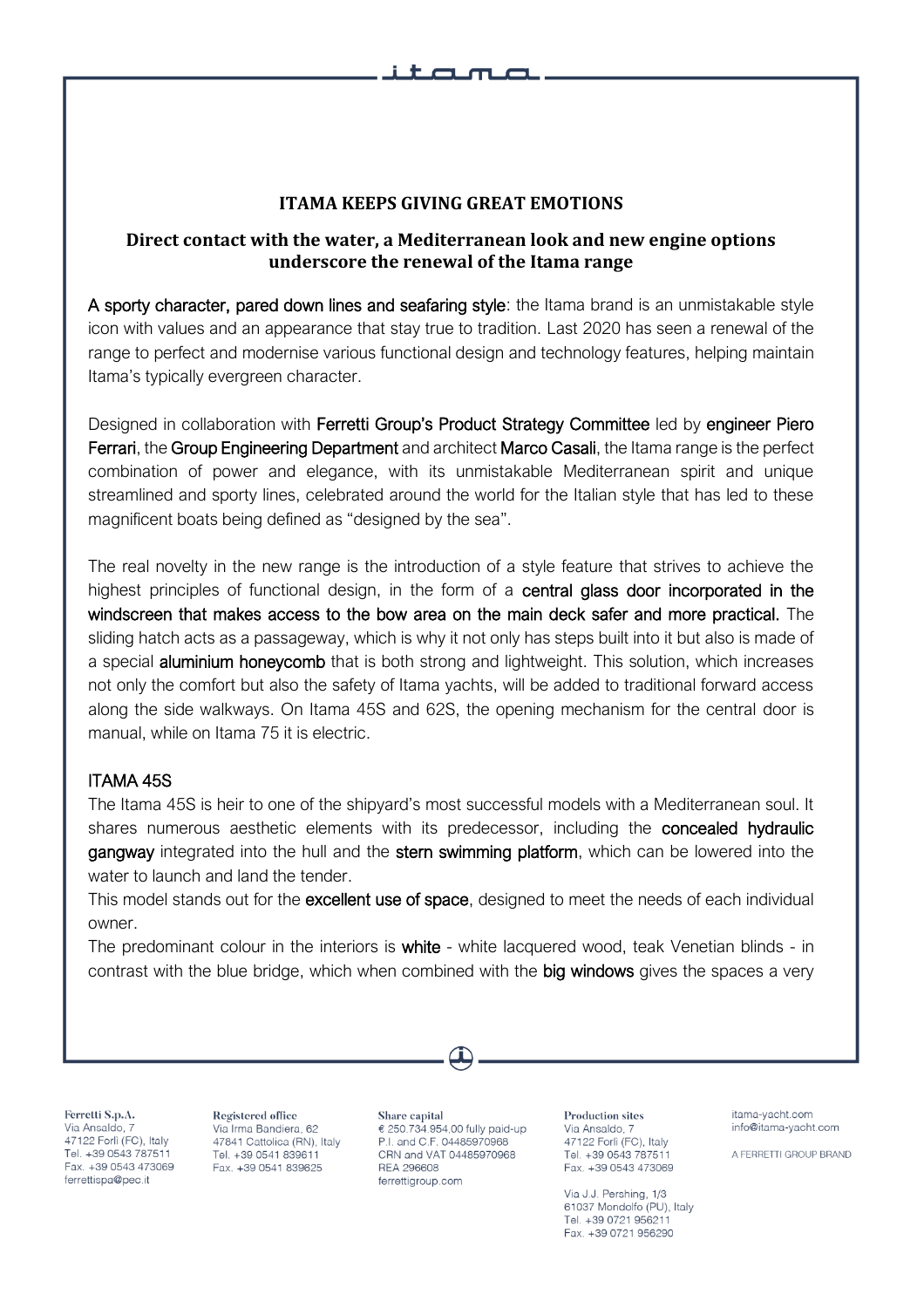bright and airy feel. The boat can be ordered with one or two guest cabins, in addition to the master stateroom in the bow.

Itama 45 S is fitted with twin **Cummins 550 mhp** engines that guarantee a top speed of 34 knots. This is 140 hp more than the previous version, delivered by compact propulsion systems that ensure there is plenty of technical space on board.

# ITAMA 62S

I

Itama 62S focuses on solutions that make the most of her effective volume, onboard liveability, space optimisation and the experience of freedom during navigation. This mood can be seen starting from the large cockpit, which in addition to the spacious sunbathing area contains a living and dining area with an extendible table and a comfortable sofa facing the bar unit on the left.

Forward, protected by the big front and side windscreen, is the helm station with the co-pilot chair and chaise longue next to it on the starboard side.

The décor below deck offers a **broad range of customisations**, without affecting the perfect compartmentation of the day and night settings, arranged to offer a lounge with a dinette and galley, the master stateroom in the bow and two guest cabins aft. The table mechanism allows the dinette to be transformed into a supplementary sofa bed.

Twin MAN V12 1400 mhp engines were chosen for the new Itama 62S, delivering a top speed of 40 knots and a cruising speed of 37 knots.

# ITAMA 75

Itama 75 is a yacht that offers a deeply rich and innovative experience to all the most demanding open yacht devotees.

Arriving on board, you immediately perceive the quality of the liveability and space usage solutions on board this motoryacht, representing an innovative approach that achieves greater differentiation and functional enrichment while maintaining the high quality of the finishes typical of these vessels. The result is great appeal and exclusive content. The main deck stands out for both its size and its equipment. Divided into four areas, it has a sunpad in the bow over the hangar for the tender or jet ski, a living area with big sofas upholstered with waterproof fabric that slide together to form a C shape and can accommodate up to 12 people around the teak table, while in the centre is the helm station with the co-pilot's chair on the left and a big chaise longue under the windscreen, to enjoy the cruise in total relaxation from the most comfortable position on the boat.

Below deck, the interiors are decorated in warm, welcoming colours and the standard layout features three cabins: the full beam master stateroom, a VIP cabin in the bow and a guest cabin with twin